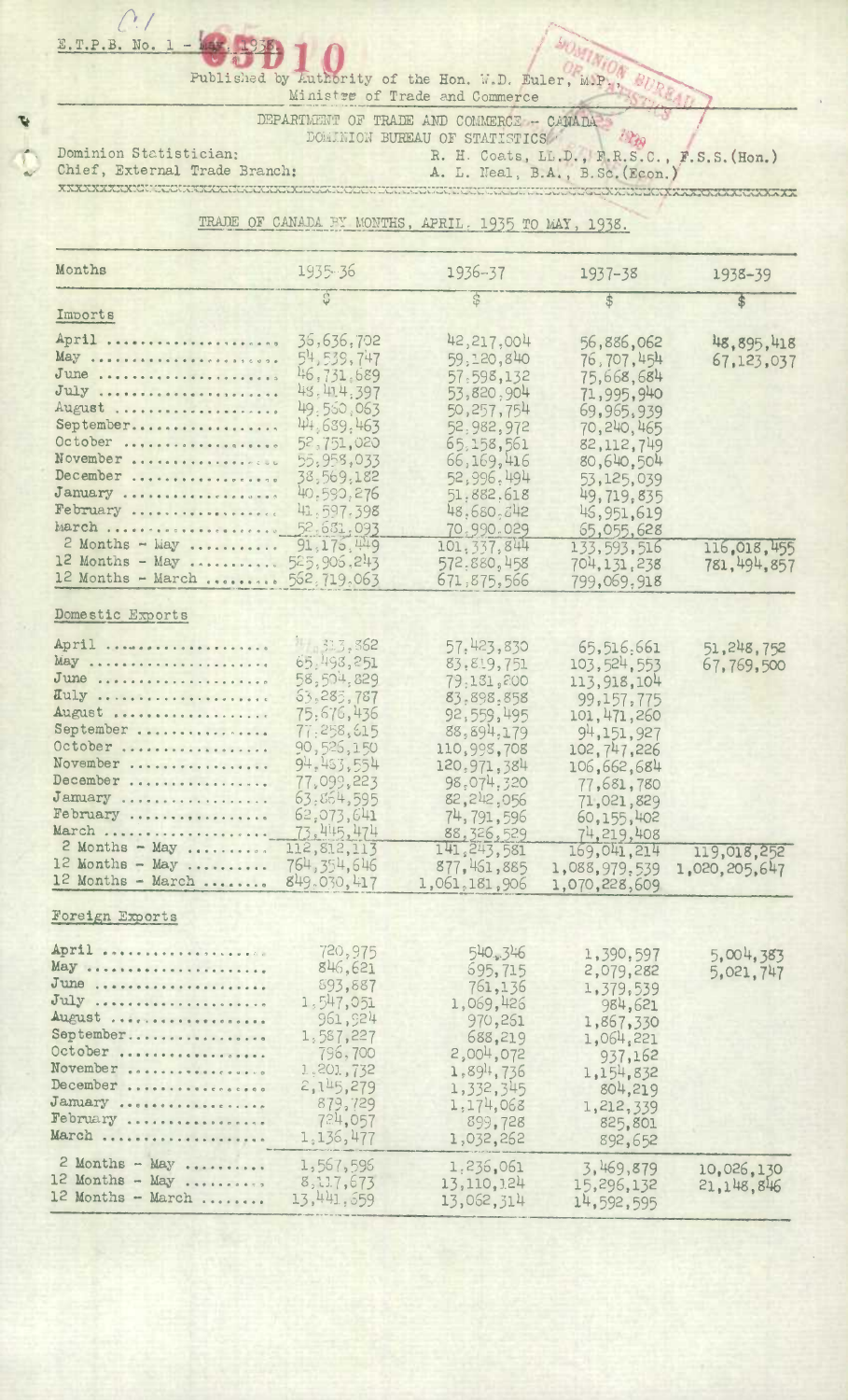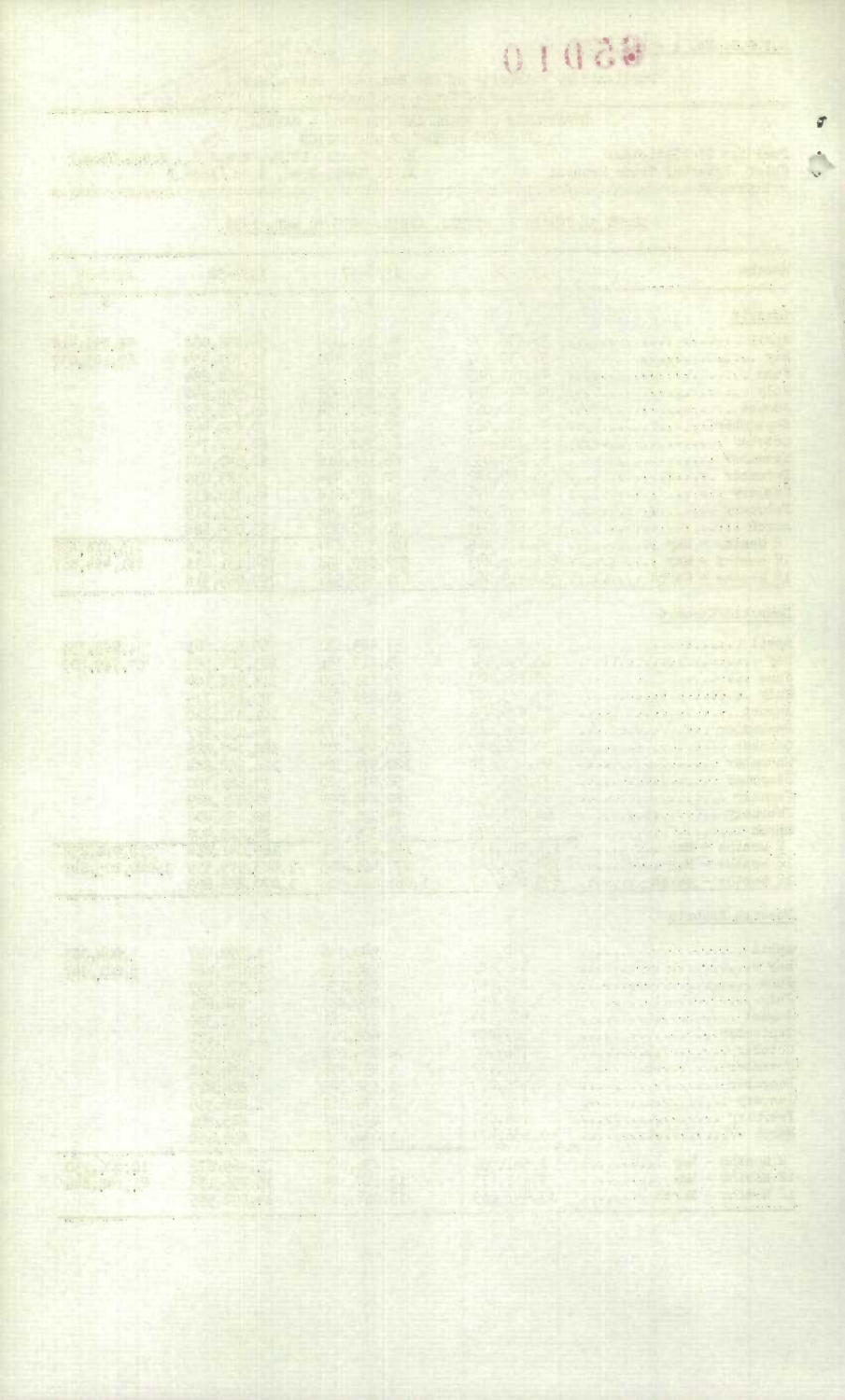## E.T.P.B. No. 1 May. 1938.

¥

Trade of Canada, by Months, April. 1935 to May, 1938.

Page 2

| Months                                 |                          |                              |                           |                                |       |                     |
|----------------------------------------|--------------------------|------------------------------|---------------------------|--------------------------------|-------|---------------------|
|                                        | 1935 - 36                |                              | $1936 - 37$               | 1937-38                        |       | 1938-39             |
| Total Trade                            | \$                       |                              | $\hat{S}$                 | \$                             |       | \$                  |
| April                                  | 84, 671, 539             |                              | 100, 181, 180             |                                |       |                     |
| May                                    | 120,884,619              |                              | 143,636,306               | 123,793,520                    |       | 105, 148, 553       |
| June                                   | 106,130,405              |                              | 137,540,468               | 182, 311.289                   |       | 139, 914, 284       |
| July                                   | 113, 247, 235            |                              | 138,789,188               | 190,966,327                    |       |                     |
| August                                 | 126, 198, 423            |                              | 143,787.510               | 172, 138, 336<br>173, 304, 529 |       |                     |
| September                              | 123, 535, 305            |                              | 142.565.370               | 165, 456, 613                  |       |                     |
| October                                | 144.073.870              |                              | 178, 161, 341             |                                |       |                     |
| November                               | 151,643.319              |                              | 189, 035, 536             | 185.797.137<br>188, 458, 020   |       |                     |
| December                               | 117,813.684              |                              | 152,403,159               | 131, 611, 038                  |       |                     |
| January                                | 105.334.600              |                              | 135.298.742               | 121, 954, 003                  |       |                     |
| February                               | 104, 395, 096            |                              | 124, 372, 166             | 107, 932. 832                  |       |                     |
| March                                  | 127, 263, 044            |                              | 160,348,820               | 140, 167, 688                  |       |                     |
| 2 Months - May                         | 205, 556, 153            |                              | 243.817,486               | 306, 104, 609                  |       |                     |
| 12 Months - May                        | 1, 298, 378, 562         |                              | 1, 463, 452, 467          | 1,808,406.909                  |       | 245,062,837         |
| 12 Months - March                      | 1, 425.191, 139          |                              | 1,746.119,786             | 1.883, 891, 122                |       | 1,822,849,350       |
| Duty Collected                         |                          |                              |                           |                                |       |                     |
| April economication.                   | 6, 257, 9.48             |                              | 6,153,811                 | 7,591,775                      |       |                     |
| May concerted the May                  | 7,816,506                |                              | 8,100,861                 | 9.361,519                      |       | 6,607,783           |
| June successions                       | 6,743,527                |                              | 7.790.480                 | 8,736,170                      |       | 8,519,770           |
| July                                   | 6,609,801                |                              | 7,252,847                 | 8,505,885                      |       |                     |
| August                                 | 6,934,174                |                              | 6.795,884                 | 8,782,342                      |       |                     |
| September                              | 6,839,075                |                              | 7, 379, 731               | 9,070,318                      |       |                     |
| October                                | ,951,499                 |                              | 8,706,724                 | 10, 287, 458                   |       |                     |
| November                               | 8,016.961                |                              | 8.320.565                 | 10,270.206                     |       |                     |
| December                               | 5.938,470                |                              | 7,597,823                 | 8,018.692                      |       |                     |
| January                                | 5,866,447                |                              | 7.250.313                 | 6,950,642                      |       |                     |
| February                               | 6,097,665                |                              | 6.944.703                 | 6,749,980                      |       |                     |
| March                                  | 7.712,244                |                              | 9,953,317                 | 9,394,965                      |       |                     |
| 2 Months - May                         | 14,074,454               |                              | 14, 254, 672              | 16, 953, 294                   |       | 15, 127, 553        |
| 12 Months - May                        | 82,877.103               |                              | 82, 964, 535              | 94,980,681                     |       | 101, 894, 211       |
| 12 Months - March                      | 82,734,317               |                              | 92.282.059                | 103, 719.952                   |       |                     |
| Balance of Trade                       |                          |                              |                           |                                |       |                     |
| April (†)                              | 11, 338.135              | $(\cdot, \cdot)$             | 15, 747, 172<br>$(+)$     | 10,021,196                     | $(+)$ | 7,357,717           |
| $May \sim 0000000000000000000(1)$      | 11,805.125               | $(\ddagger)$                 | 25, 394, 626<br>$(+)$     | $28,896,381$ (+)               |       | 5,668,210           |
| June $\ldots$ (†)                      | 12,657,027               | $\left( \frac{1}{2} \right)$ | 22.344.204<br>$(+)$       | 39,628,959                     |       |                     |
| $\text{Euly}$ soccessors conserved (†) | 16.413.441               | $\left(\cdot\right)$         | 31.147.380<br>$(\pm)$     | 28.146,456                     |       |                     |
| August (+)                             | 27,078,297               | (t)                          | 43.272,002<br>$(+)$       | 33, 372, 651                   |       |                     |
| September  (j)                         | 34, 156, 379             | $(+)$                        | 36, 599, 426<br>$(\cdot)$ | 24, 975, 683                   |       |                     |
| November (+)                           | 38,571,830               | $(\pm)$                      | 47.844,219<br>$(+)$       | 21,571,639                     |       |                     |
| December $(+)$                         | 39, 727, 253             | $\left( \frac{1}{2} \right)$ | 56,696,704<br>$(+)$       | 27,177,012                     |       |                     |
|                                        | 40.675.320               | $(+)$                        | 46, 410, 171<br>$\pm)$    | 25,360,960                     |       |                     |
|                                        | 24,154,043               | $(+)$                        | 31, 533, 506<br>$(+)$     | 22, 514, 333                   |       |                     |
| March $(+)$                            | 21,200.300<br>21,900,858 | $(+)$                        | 27.010,482<br>$(+)$       | 14,029,584                     |       |                     |
| 2 Months - May $(f)$                   | 23, 203, 260             | $(\pm)$                      | 18, 368. 762<br>$(+)$     | 10,056,132                     |       |                     |
| 12 Months - May $(\pm)$                | 246,566,076              | $(\div)$                     | 41, 141, 798<br>$(+)$     | 38, 917, 577                   |       | $(+)$ 13,025,927    |
| 12 Months - March  (+)                 | 299, 753, 013            | $(+)$                        | 317,691,551<br>$(\pm)$    | 400, 144, 433                  |       | $(+)$ 259, 859, 636 |
|                                        |                          | (4)                          | 402.368.654<br>$(+)$      | 285, 751, 286                  |       |                     |

Inports and Exports by Main Groups May, 1938.

| Main Groups                                                                                        | Imports                                           |                                                   | Exports                                           |                                          |  |  |
|----------------------------------------------------------------------------------------------------|---------------------------------------------------|---------------------------------------------------|---------------------------------------------------|------------------------------------------|--|--|
|                                                                                                    | Dutiable                                          | Free                                              | Domestic                                          | Foreign                                  |  |  |
| Agricultural Vegetable Products<br>Animals and Animal Products<br>Fibres, Textiles and Textile     | 9,299,618<br>852, 517                             | $\mathbb{S}$<br>5,063,515<br>1,138,564            | SS.<br>10,466,712<br>9,076,891                    | \$<br>92,397<br>138,578                  |  |  |
| Products<br>Wood, Wood Products and Paper<br>Iron and Its Products<br>Non-Ferrous Metals and Their | 3,080,806<br>1,334,675<br>10,552,217              | 3,802,584<br>1,370,792<br>6, 615, 466             | 1,262,966<br>16,936,096<br>5,584.145              | 61,583<br>34,525<br>211,706              |  |  |
| Products<br>Non-Metallic Minerals and Their                                                        | 2.238,508                                         | 1, 314, 058                                       | 17, 414, 600                                      | 4,154,856                                |  |  |
| Products<br>Chemicals and Allied Products<br>Miscellaneous Commodities<br>TOTAL                    | 4,807.119<br>1,570,430<br>2,492,971<br>36,228,861 | 7,866,564<br>1,685.148<br>2,037,485<br>30.894,176 | 2,439,437<br>2,288,700<br>2,299,953<br>67,769,500 | 60.774<br>35,321<br>232,007<br>5,021,747 |  |  |